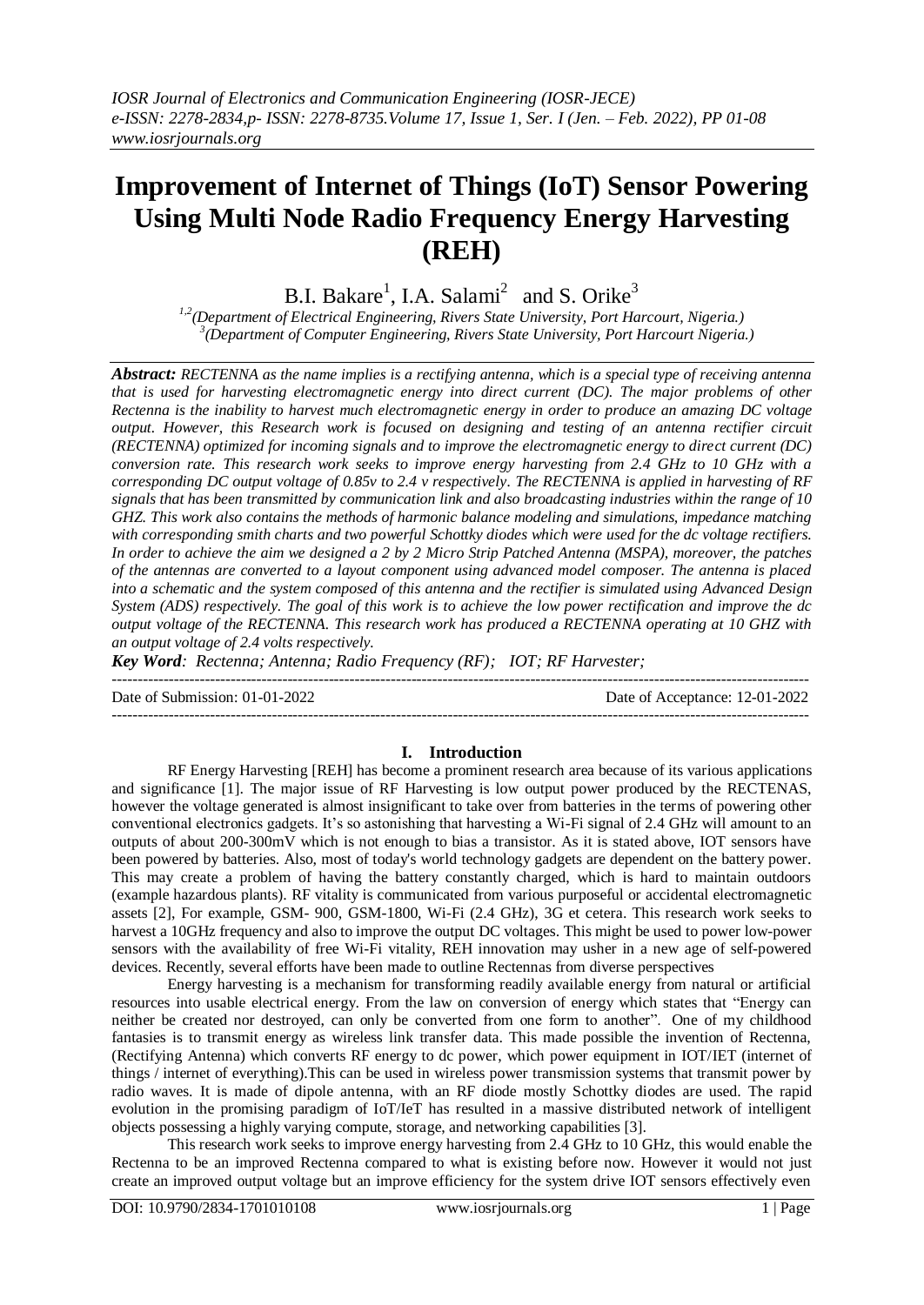without batteries or mains. The RF harvesting method is a growing method used in gaining free energy for powering of devices that doesn't really needs much power but in this paper we will be laying more emphasis on studying about the RF energy harvesting, studying and analyzing the types of power harvesters, batteries and other power storage devices and conducting an explicit simulations on the RF Energy Harvesting Rectenna system. With the growing popularity and applications of large-scale, sensor-based wireless net- works (e.g, structural health monitoring and human health monitoring,), the need to adopt inexpensive, green communications strategies is of paramount importance. One approach is to deploy a network comprising selfpowered nodes, i.e., nodes that can harvest ambient energy from a variety of natural and man-made sources for sustained net- work operation [4]. This can potentially lead to significant reduction in the costs associated with replacing batteries periodically. Moreover, in some deployments, owing to the sensor location, battery replacement may be both practically and economically infeasible, or may involve significant risks to human life.

# **II. CONCEPT OF RADIO FREQUENCY ENERGY HARVESTING (RECTENNA)**

The RF energy harvesting is a "Green" self-sustainable operation which can potentially provide unlimited energy supply that can be used to remotely power up low power devices [5]. In particular, it helps to eliminate the need for a battery, which not only increases the cost, weight, and size of the device but the battery replacement is also costly and time-consuming especially when a lot of devices are spread over wide or inaccessible areas [6]. The basic block diagram of a Rectenna is shown in Figure 1. It comprises of a single or a combination of antennas, a band pass or tunable filter (BPF), a broadband or multiband impedance matching network, a rectifier, and a low-pass filter that delivers the output to the load. The antenna is used for receiving the RF waves. The impedance- matching network is used to match the impedance of the antenna to the rectifying circuit for the maximum power transfer of RF energy to the rectifier. In addition, a matching network is used between the rectifier and the load to avoid impedance mismatches which can limit the maximum power available at the load. The rectifier converts the alternating voltage generated by the incident RF waves at the receiving antenna terminals to a DC voltage. A low-pass filter is used for obtaining ripple-free DC voltage across the connected load. In the following sections, these diff erent components of the Rectenna system will be discussed.

# **2.1 Receiving Antenna**

The antenna is an integral part of the Rectenna that should poses several requirements for harnessing the ubiquitous RF energy and converting it into a useful output DC voltage. Circularly polarized antennas are preferred in Rectenna designs as they can receive both linearly and circularly polarized RF signals without any polarization loss. In contrast, linearly polarized antennas receive only half of the power of the circularly polarized wave and also suffer from polarization loss factor in capturing linearly polarized waves. This eventually results in the degradation of the over- all efficiency of the Rectenna. Furthermore, the antenna should be broadband so that it can receive all the ambient RF energy present in multiple frequency sources present in the surroundings. This is due to the fact that the power levels of the ambient signals are already in microwatts and more energy harvesting is required in order to get a sufficient output voltage for powering up ultralow power wireless sensor nodes. The antenna should also be miniaturized and compact so that it can be used in portable and wireless charging applications



**Figure 1: Rectenna [7].**

In order to achieve more received power and an improved efficiency of the rectifier, both transmitting and receiving antennas should have high gain. One of the methods to increase the gain of the antenna is by making an antenna array as shown in figure 1. The array increases the RF power available at the rectifier input,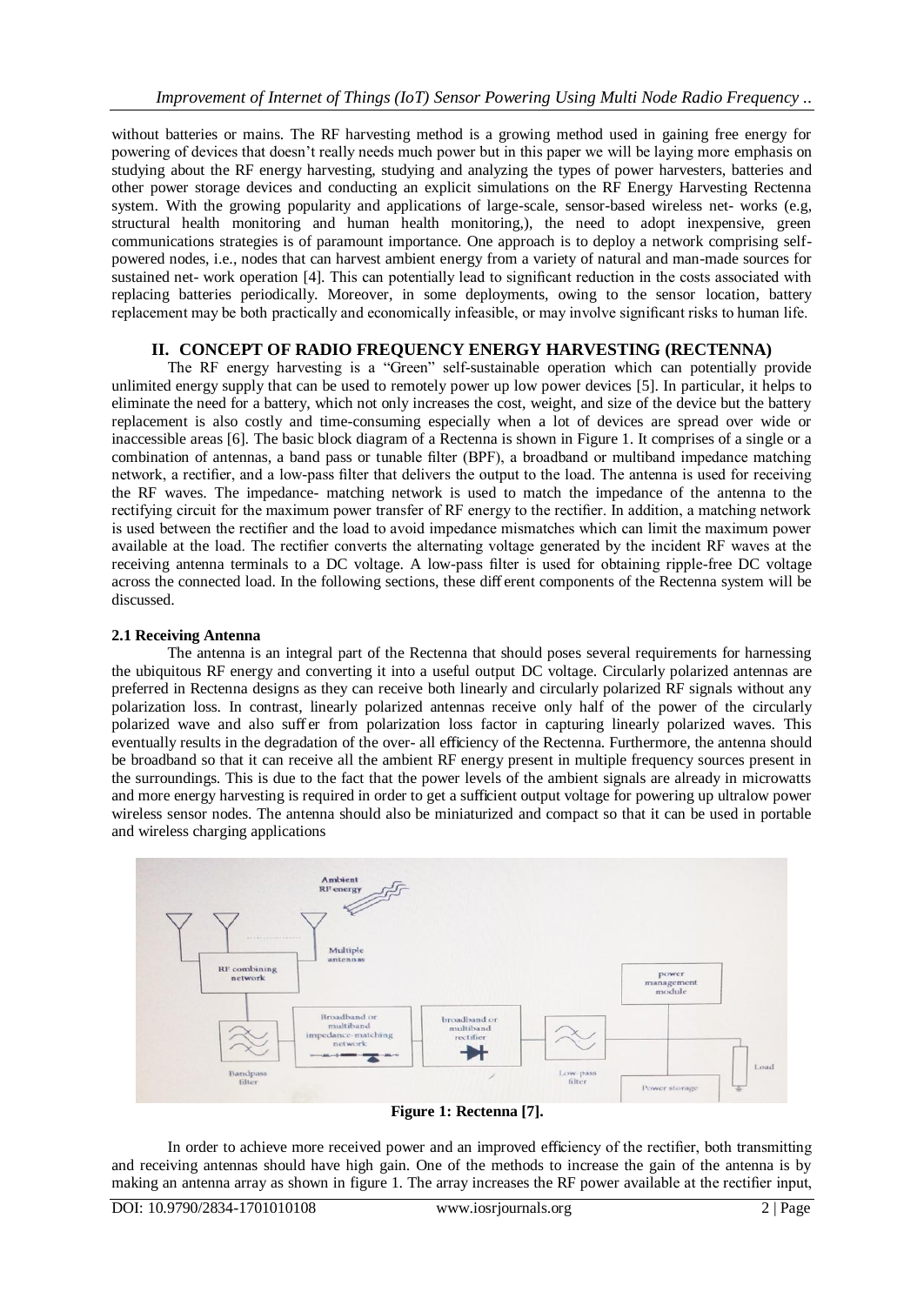but it also results in the increase of antenna size rendering it unsuitable for portable applications. Similarly, if the antenna is omnidirectional, then it can receive radiations from all the directions; however, its gain will be lower. These are some of the common trade-off s faced by researchers to achieve antennas that exhibit high efficiencies and output voltage, the ultimate goal of RF energy harvesting. Several antenna types such as micro strip antenna, dipole, monopole, and Yagi Uda antenna are used as the receiving antenna for RF energy harvesting. Most of the antenna designs found in literature are micro strip based owing to their low profile, compactness, light weight, high efficiency, low cost, easy fabrication, and conformity. The most commonly used micro strip antennas are square, rectangular, and circular patch antennas mainly due to their low crosspolarization levels [5].

#### **2.2** *Matching Network*

Impedance-matching network is an integral requirement in a Rectenna design and was found between the antenna and the rectifier. The RF-DC conversion efficiency of Rectenna greatly depends on its impedancematching network. The design of matching net- work is challenging and requires several considerations. This is due to the fact that the input impedance values of rectifier circuit as well as antenna change with frequency. Further complexity is added due to the power-dependent behavior. Of rectifier's input impedance, therefore, a broad band or multi band impedance-matching network needs to be designed for impedance matching over a wide range of frequencies and input power level. The matching networks for the Rectenna can be implemented using lumped elements or distributed micro strip lines. Each method of implementation has its own trade- off s. The quality factor Q of the lumped element-based matching circuit is lower as compared to the distributed line network, thus off ering wider bandwidths.

However, at frequencies higher than 1GHz, the lumped components are not suitable due to the parasitic eff ects associated with them. Thus, micro strip line-based matching circuits are used at higher frequencies. The matching network is designed in such a way that the input impedance of the antenna is the complex conjugate of the input impedance of the rectifier circuit at a specified input power level. A number of matching networks have appeared in literature for Rectenna circuits.

## **2.3 Rectifier**

Rectifier, also called a charge pump, has three basic types:

- i. Basic rectifier,
- ii. Voltage doubler,
- iii. Voltage multiplier.

For Rectenna application, a rectifier should have high RF to DC conversion efficiency. Typically implemented through one or more diodes, the choice of diode is of prime importance as it can be a major source of loss and its performance determines overall efficiency of the system. The power conversion efficiency of the rectifier mainly depends on the following:

- i. Series resistance of the diode (Rs), which determines the efficiency of the rectifier;
- ii. Zero-bias junction capacitance (Cj0) which aff ects the oscillation of harmonic currents through the diode;
- iii. Diode breakdown voltage, (Vbr), which limits the power-handling capability of the diode;
- iv. Switching speed of the diode which should be fast so that it can follow a high frequency signal;
- v. Low threshold voltage so that it can operate at low RF input power [8].

The maximum operating frequency of the diode is limited by the junction capacitance (Cj). The substrate and transmission line losses also contribute to the overall reduction of the efficiency of the energy- harvesting devices which depends on the type of substrate chosen and the length of the transmission line [9].

## **2.4 Low-Pass Filter**

A standard low-pass filter is typically utilized and it consists of a capacitor connected in parallel with the load after the rectifier circuit. It is used to filter out the higher order harmonics from the DC component that is provided to the load as shown Figure 1

## **III. MATERIALS AND METHOD**

The design and simulation of the RF harvesting  $2 \times 2$  antenna and the RECTENNA Circuit is done using Advanced Design System (ADS).software. Simulation is an imitation of the operation of a real-world process or system. Before live implementation, testing of the developed technique is required. Most of the time, testing and evaluating the protocols or theories proposed is not practically feasible through real experiments as it would be more complex, time consuming and even costly. So, to overcome this problem, "SIMULATORS and TESTBEDS are effective tools to test and analyze the performance of protocols and algorithms proposed [10]. Furthermore, the emulation of the operation of a real live system or process is called simulation [11].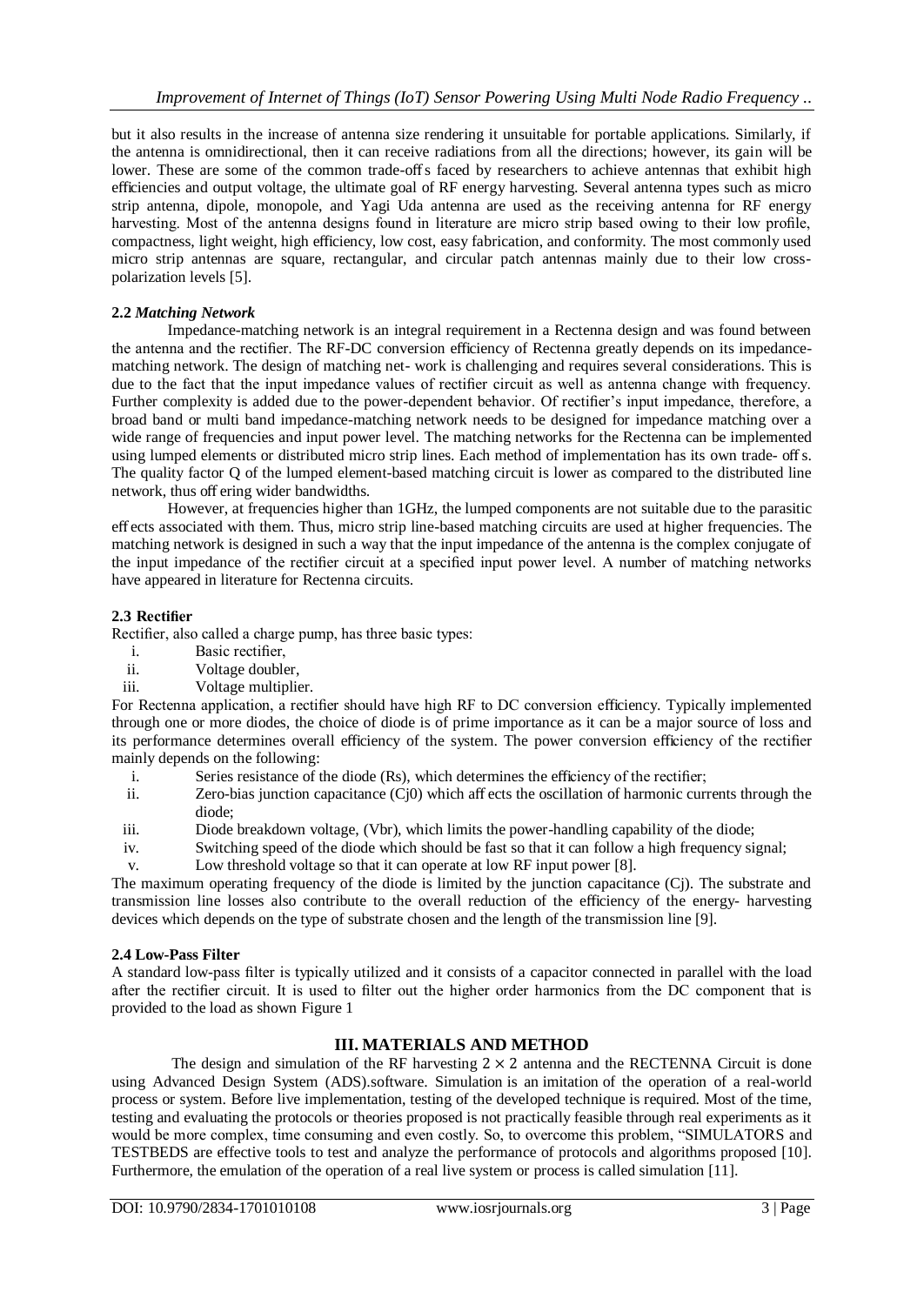## **3.1 Antenna Design**

Coupled electromagnetic double patched antennas are used for building the RECTENNA antenna as shown in the Figure 2. The dual patched antennas and the feeding lines are etched on the substrate with it dielectric constant. The slots are etched in the ground which is localized between the substrates. The antenna system shown in Figure 2 and Figure 3 for the two topologies are designed and simulated using an Advanced Design System (ADS) of Agilent technologies using Harmonics Balance (HB) simulators. And for conversion of the RF-DC a zero bias HSMS2880 Schottky diode was used and the circuit was optimized in order to obtain an impressive impedance matching and a valuable conversion efficiency for the dual topologies at 10 GHZ.



**Figure 2: 3D 2x2 Rectangular MSPA** 

## **3.1.1 A** *2 by 2 Patch Rectangular Microstrip Antenna Design*

Most of MSPAs have a high quality factor (Q), which may enable them to reduce the losses associated with these antennas. Therefore, antennas with high quality factor may have a narrow bandwidth and operate at lower frequencies. Straitened bandwidth and low-frequency. The patch length of the antenna can be calculated using equation 1[12].

$$
P_L = \frac{\lambda_0}{2} \sqrt{\epsilon_r} \tag{1}
$$

Where the  $\varepsilon_r$  is the dielectric constant, lambda is the wavelength at resonant frequency.

For efficient radiation patterns, the patch antenna width can be calculated by reference [12] as:

$$
W = \frac{c}{2f_0 \frac{\epsilon_r - 1}{2}}\tag{2}
$$

The resonant frequency  $f_0$  for a given rectangular patch antenna can be expressed as follows.

$$
f_0 = \frac{\epsilon_{r-1}}{2} \sqrt{\left(\frac{m\pi}{L_{eff}}\right)^2 + \left(\frac{n\pi}{W_{eff}}\right)^2} \tag{3}
$$

Where, m and n are orthogonal modes of excitation, the effective length of the patch antenna  $L_{eff}$  to be designed can be calculated via equation 3 [12].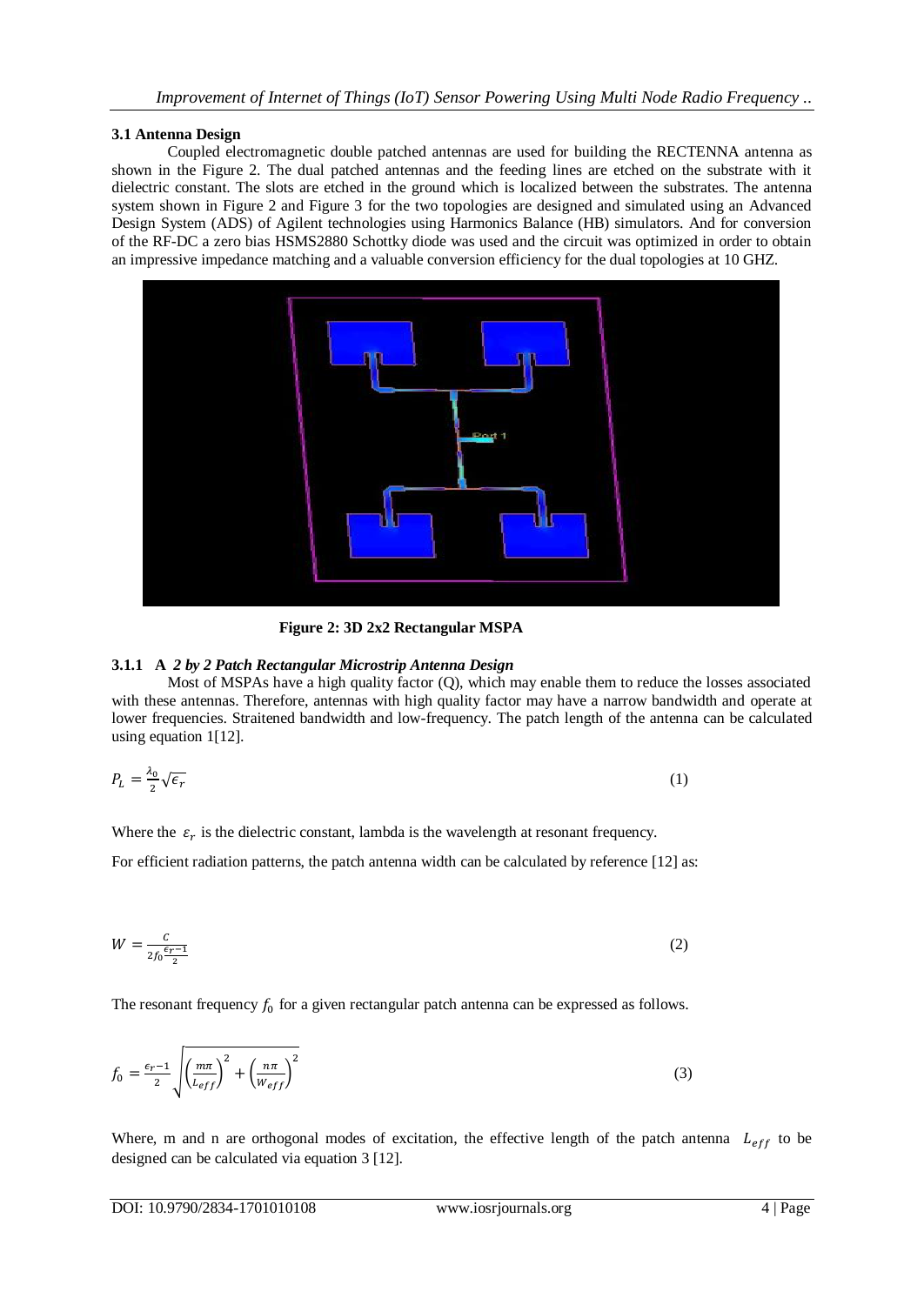$$
L_{eff} = L + 2\Delta L = \frac{\lambda_0}{2\sqrt{\epsilon_e}}\tag{4}
$$

At a specific resonant frequency , the effective length of patch antenna can be calculated using equation 5.

$$
L_{eff} = \frac{1}{2f_0\sqrt{\epsilon_e}}\tag{5}
$$

The rectangular shape of the patch antenna is the most widely used in MSPA structures. The transmission feeding-line shown in Figure 3 is the most appropriate, and easiest method for modeling and applied analysis for MSPAs.



**Figure 3: Internal 2 by 2 MSPA Topology Designed with ADS**

This model provides good physical insight as well as depicts the MSPA by a two slots. This is separated by a low impedance "Y " to the transmission feeding-line by a length of. Figure 3 shows the equivalent circuit of the rectangular patch antenna where,  $Z_1$  is the impedance of the antenna at quarterwavelength [12].

$$
Y_1 = G_1 + jC_1
$$

(6)

To design our proposed MSPA at resonant frequency of 10 GHZ, initially, a type (RT/Duroid 5880) substrate was used with a dielectric constant, and transformation at a quarter wavelength. After applying the above mathematical equations; length, width and height of the patch antenna and the effective dielectric constant were calculated [12].

To calculate the characteristic impedance of the line, we start first with the mathematical analysis of the equivalent circuit of the patch antenna, as follows: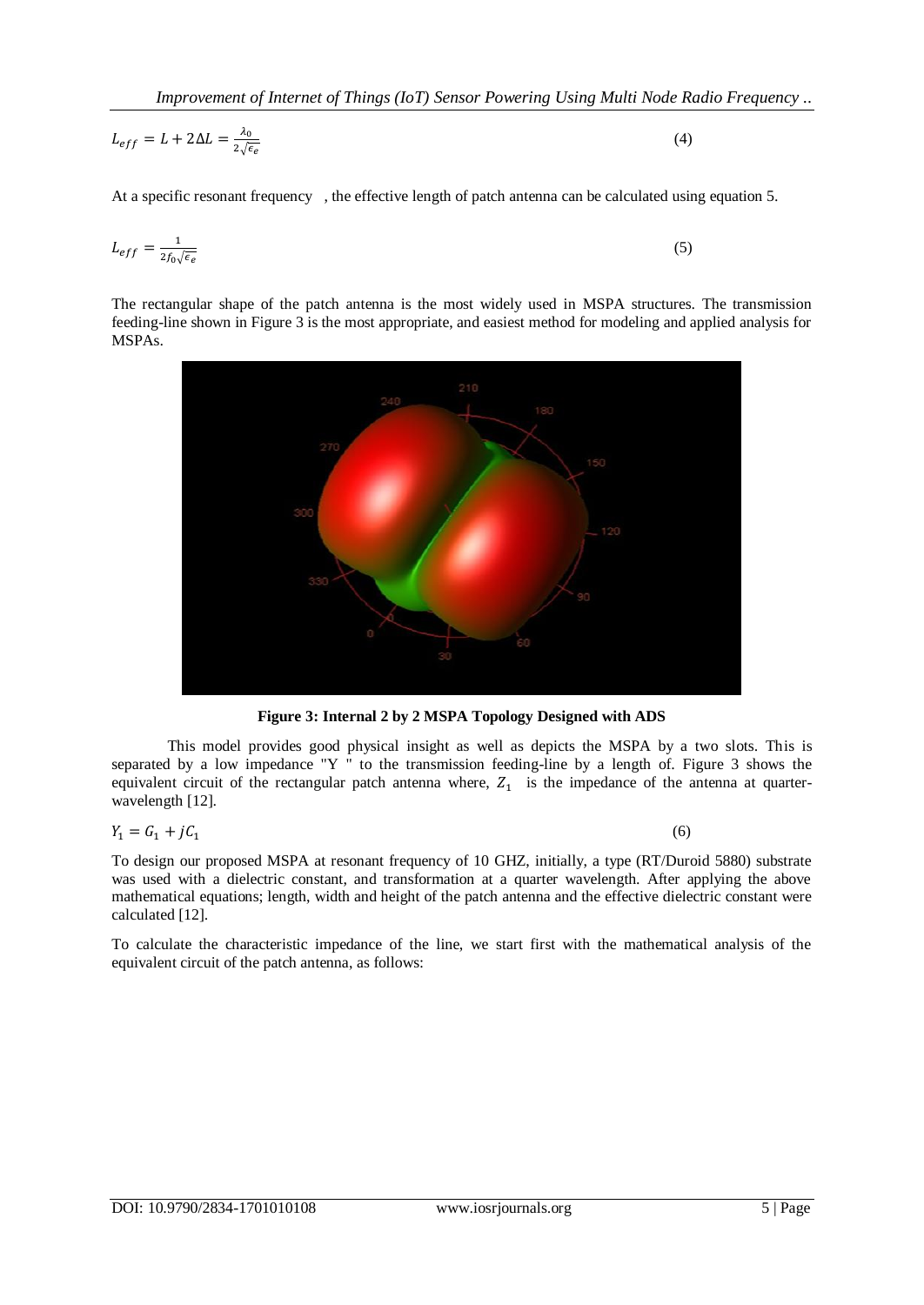

**Figure 4: Rectenna Impedance Matching Circuit Topology**

# **4.1 RF Rectenna at 2.4 GHz**

# **IV. Results and Discussion**

Figure 5 illustrates a 2.4 GHz RF harvester. This design was carried out using the ADS software but a lower output voltage was achieved at the rate of 850 mV at 2.4 GHZ. The curves as illustrated has two peaks - 0.5 and -1 respectively. Figure 6 is an illustration of the smith chart impedance corresponding matching network for the 2.4GHz RF harvester.

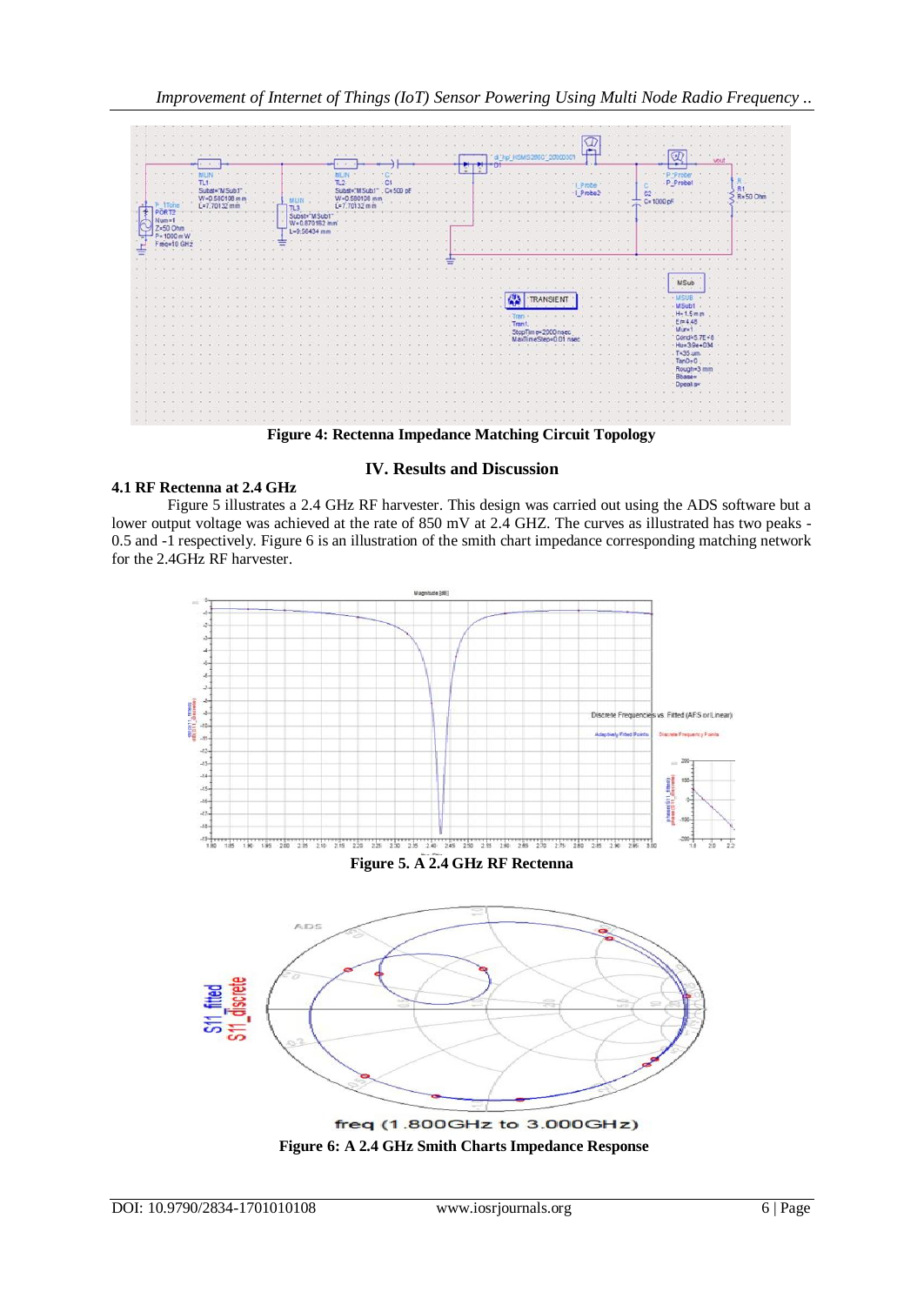#### **4.2 RF Rectenna at 5.8 GHz**

The results of the 5.8 GHZ RF harvester is a good result when compared with the output voltage of the 2.4 GHZ RF harvester as shown in Figure 7. The output voltage of the 5.8 GHZ is 1.55 volt which is way higher than that of the RF 2.4 GHZ. With ADS we weren't just able to design the antennas but also to get the corresponding smith chart impedance response.



**Figure 7: A 5.8 GHz RF Rectenna and it Corresponding Smith Chart Impedance Design**

#### **4.3 RF Rectenna at 10 GHZ**

After the last tuning process, an optimized value was achieved for the circuit components. Figure 8 illustrates the DC power output voltage as a function of input power. However, with the ADS we were able to realize output DC voltage of 2.4 volts at 10 GHZ, which is an improvement from previous works. And also it corresponding smith chart for matching the impedance network of the RF harvester.



**Figure 8: A 10 GHz RF Rectenna and it Corresponding Smith Chart Design.**

#### **4.4 Comparative Analysis of RF Harvesters**

The histogram chart in Figure 9 illustrated the comparative results of the three different RF harvester. This illustration has shown that the higher the energy harvested the higher the DC output voltage would be gained and the lower the harvested energy then the lower the output DC gained voltage. As you can see the lowest output voltage at 0.85v came from the lowest harvested frequency and the highest 2.4v from the highest harvested frequency 10 GHz.